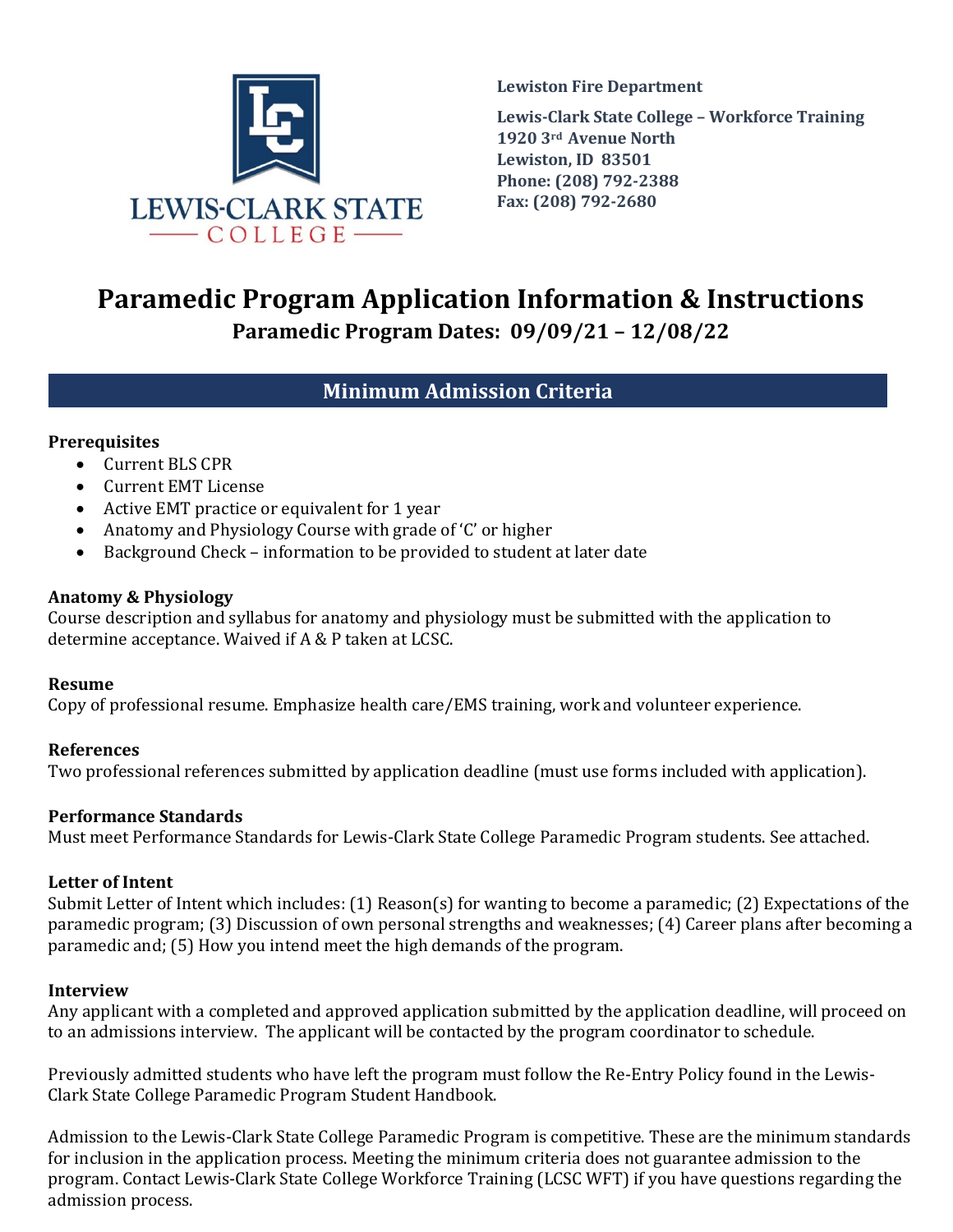## **Application Process**

## **Application Deadline: August 6, 2021 at 5 p.m.**

The following items must be submitted by the application deadline:

- Completed application form
- Resume
- A&P course syllabus and official transcript (if other than LCSC)  $*$
- High school diploma or equivalent
- Official transcripts from all colleges and universities attended (other than LCSC) \*\*
- References (mailed, faxed, or emailed see below)
- Letter of Intent
- Copy of valid BLS CPR certification
- Copy of current driver's license

Background check instructions will be given following preliminary acceptance into the program and prior to the first day of class. \*\*\*

Application is considered complete when the above items have been received by the Lewis-Clark State College Paramedic Program. Incomplete applications or applications received outside the application window may not be considered for admission. You will be notified by email if your admission application is incomplete. Final admittance to the program is dependent upon passing the background check.

\*If you are currently enrolled in an A&P course at the time of application, indicate this on application form. \*\*Transcripts should be mailed directly from the college attended and do not need to accompany the application. Indicate on the application if you have requested transcripts to be mailed to LCSC WFT. \*\*\*If background check results are late or found to contain information that is questionable, you may be administratively withdrawn from the program.

Please send application and supporting documentation to:

Lewis-Clark State College Workforce Training Attn: Kathy Moscrip 1920 3rd Ave. North Lewiston, ID 83501

(208) 792-2388 ksmoscrip@lcsc.edu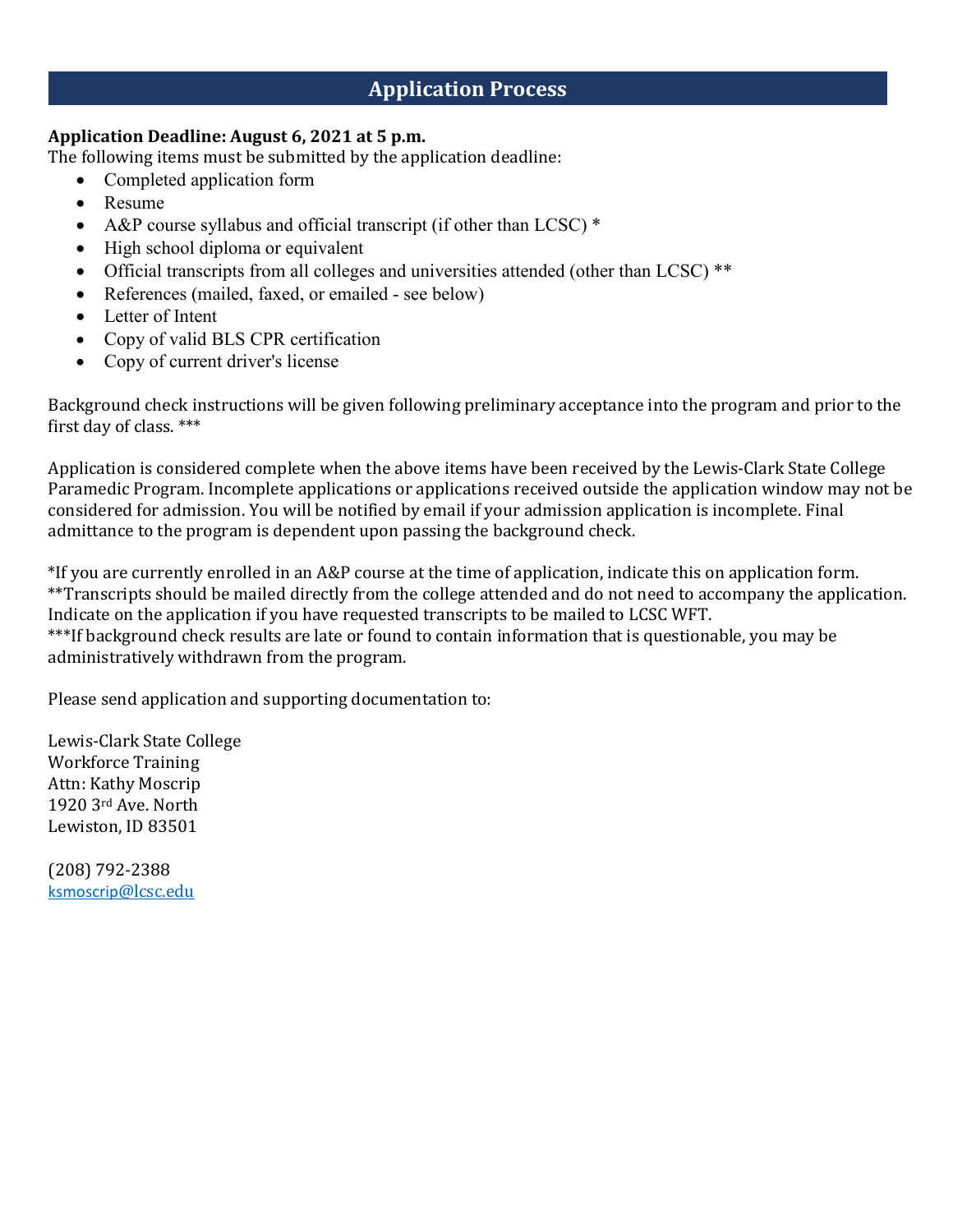## **Notification of Admission Status**

Applicants will be notified in writing of their admission to the Lewis-Clark State College Paramedic Program on August 24, 2021.

## **Immunizations & CPR**

Following admission to the program, students must provide immunization and proof of current CPR certification (photocopies only) to LCSC WFT. Immunizations include:

- Tdap: Required once after age 11
- TB: Current negative 2-step test. Will accept proof of negative 1-step if done for employment purposes within previous 12 months. Must stay current during full course of study.
- MMR: 2 vaccinations OR immunity by titer for each (measles, mumps, rubella)
- Varicella: 2 vaccinations OR immunity by titer
- Hepatitis B: 3 shot series (started before classes begins) with immunity confirmed by titer, OR 2 shot series of Heplisav with immunity confirmed by titer, OR immunity by titer.
- Influenza: Proof of annual vaccination during influenza season (October 1 March 31) OR signed waiver (may be denied clinical/field admission by site if waived).

Appointments can be made with your personal care provider, health district, pharmacy, or LCSC Student Health for immunizations or titer levels.

CPR certification (BLS) must be current and remain updated throughout the program. Provide photocopy of certification card to LCSC WFT. CPR is available through LCSC WFT, if needed.

## **Financial Information**

## **Course Cost: \$13,000 Estimated Additional Costs: \$600 (will vary per student)**

## **Registration Fee Includes:**

- Book bundle
- Tablet
- Uniform shirts (2)
- Sweatshirt (1)
- Name badge
- Psychomotor exam (1)

• Urine drug screen

• Background checks (2)

• Campus Parking Pass

• ACLS

- Safety glasses
- 

## **Students are responsible for:**

- Immunizations, as needed
- Stethoscope with both diaphragm and bell. (Recommended: Littman Classic III. Minimum Quality: Littman Lightweight SE II.)
- Uniform pants & boots
- Transportation to clinical & field sites<br>• Any additional psychomotor exam fees
- Any additional psychomotor exam fees after first attempt
- Medical insurance
- Cognitive exam fees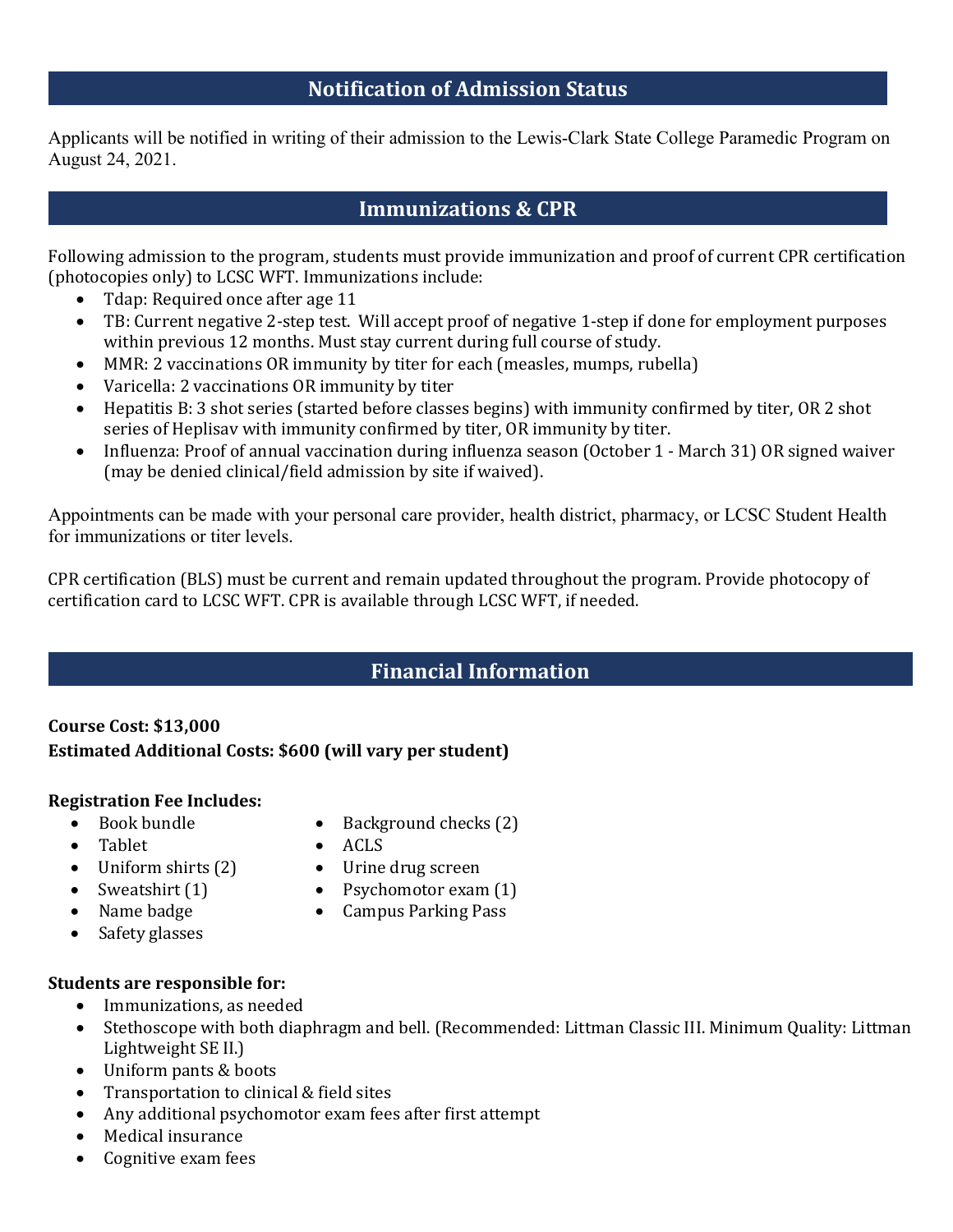# **Other Information for Applicants**

- 1) Once your application has been received and reviewed, students must obtain and submit a criminal background check. Information on the process for the background check will be provided to you. Students must obtain, submit, and pass a background check annually while enrolled in the Lewis-Clark State College Paramedic Program.
- 2) Students must provide proof of high school diploma or equivalent.
- 3) Students must provide proof of valid driver's license.
- 4) Students must provide proof of current EMT licensure.
- 5) Students are responsible for their own vehicle insurance, transportation to and from clinical and field sites and health insurance.
- 6) Experiences are conducted at variable times, both locally and in outlying areas.

## **Funding Sources**

| <b>BANK NAME/</b><br><b>ORGANIZATION</b>           | <b>PRIVATE</b><br><b>STUDENT LOANS</b>                                                         | <b>REQUIREMENTS</b>                                                                  | <b>OTHER INFORMATION</b>                                                                                                                                                                                                               |
|----------------------------------------------------|------------------------------------------------------------------------------------------------|--------------------------------------------------------------------------------------|----------------------------------------------------------------------------------------------------------------------------------------------------------------------------------------------------------------------------------------|
| <b>Sallie Mae</b><br><b>Student Loan</b>           | Yes. There are student<br>loans through Sallie Mae<br>specific to career training<br>programs. |                                                                                      | See Website for more info:<br>https://www.salliemae.com/stude<br>nt-loans/smart-option-student-<br>loan/                                                                                                                               |
| Personal<br><b>Bank Student</b><br>Loan            | <b>Yes</b>                                                                                     | Must meet<br>qualifications.                                                         | Personal student loans are<br>available from most private lending<br>institutions, including banks and<br>credit unions. However, interest<br>rates may be higher and the loan<br>amount is dependent on individual<br>credit history. |
| Veteran's<br><b>Educational</b><br><b>Benefits</b> | <b>Yes</b>                                                                                     | <b>Military service</b><br>background with GI<br><b>Bill educational</b><br>benefits | Call Veteran's Services office on<br>LCSC campus at (208) 792-2473 for<br>availability.                                                                                                                                                |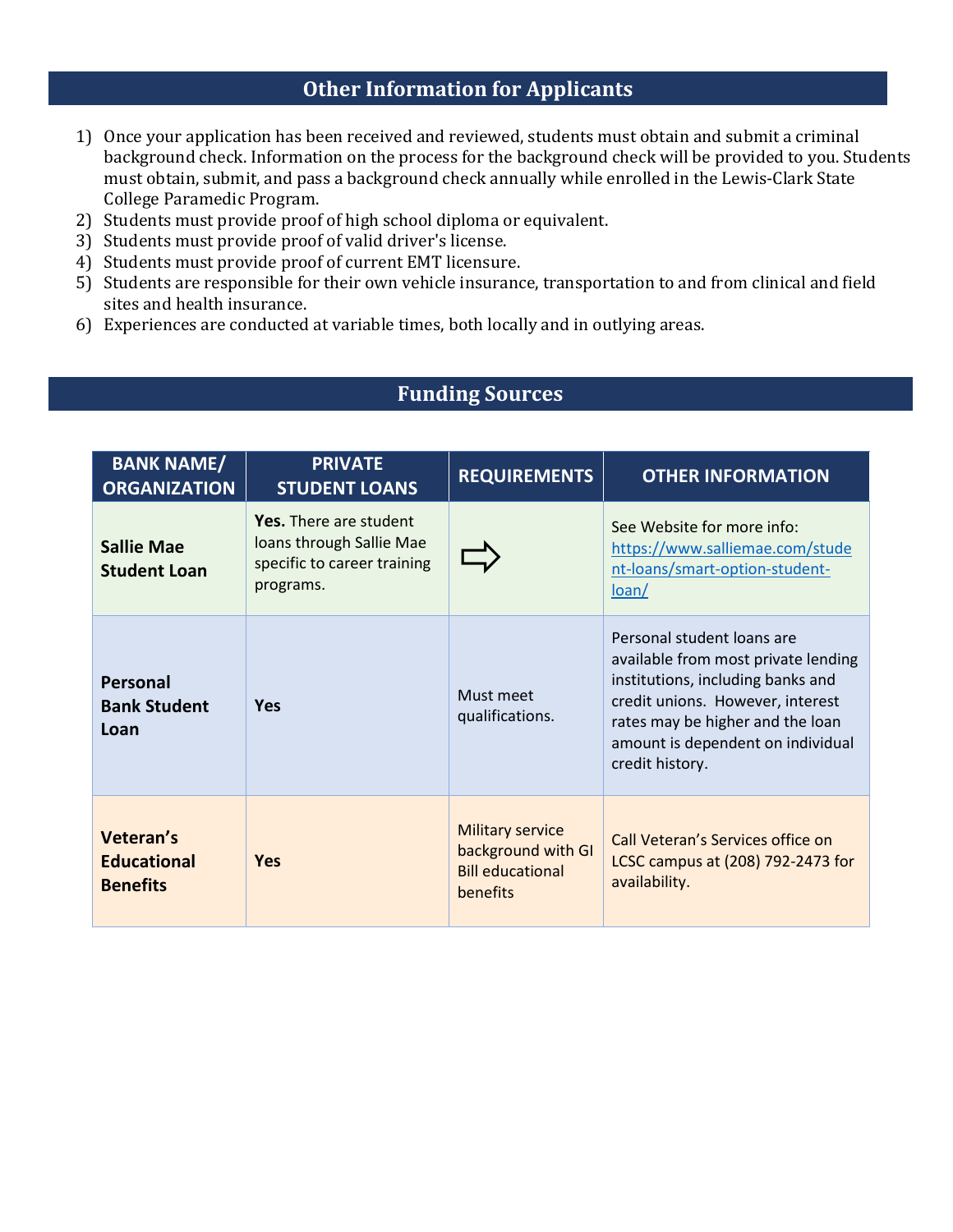

**Lewiston Fire Department Lewis-Clark State College – Workforce Training 1920 3rd Avenue North Lewiston, ID 83501 Phone: (208) 792-2388 Fax: (208) 792-2680**

# **Lewis-Clark State College Paramedic Program Application**

#### **Personal Information**

| <b>First Name</b>                         | Middle Name              | Last Name                           | Maiden Name  |  |
|-------------------------------------------|--------------------------|-------------------------------------|--------------|--|
| Permanent Address                         |                          | City, State, Zip                    |              |  |
| Mailing Address (if different than above) |                          | City, State, Zip                    |              |  |
| Primary Phone                             | Secondary Phone          | Social Security #                   | <b>DOB</b>   |  |
| Email address                             | <b>Emergency Contact</b> | <b>Emergency Contact</b><br>Phone # | Relationship |  |

## **Educational Record**

Beginning with the most recent, list all colleges and universities attended, regardless of length of attendance. Include any educational institution you are currently attending. Include your training as an EMT, even if it was not at a college or university.

| College or University | Location: City and State | Dates of Attendance<br>From: Mo/Yr. To: Mo/Yr. |  | Degree or Certificate<br>Earned |  |
|-----------------------|--------------------------|------------------------------------------------|--|---------------------------------|--|
|                       |                          |                                                |  |                                 |  |
|                       |                          |                                                |  |                                 |  |
|                       |                          |                                                |  |                                 |  |
|                       |                          |                                                |  |                                 |  |
|                       |                          |                                                |  |                                 |  |
|                       |                          |                                                |  |                                 |  |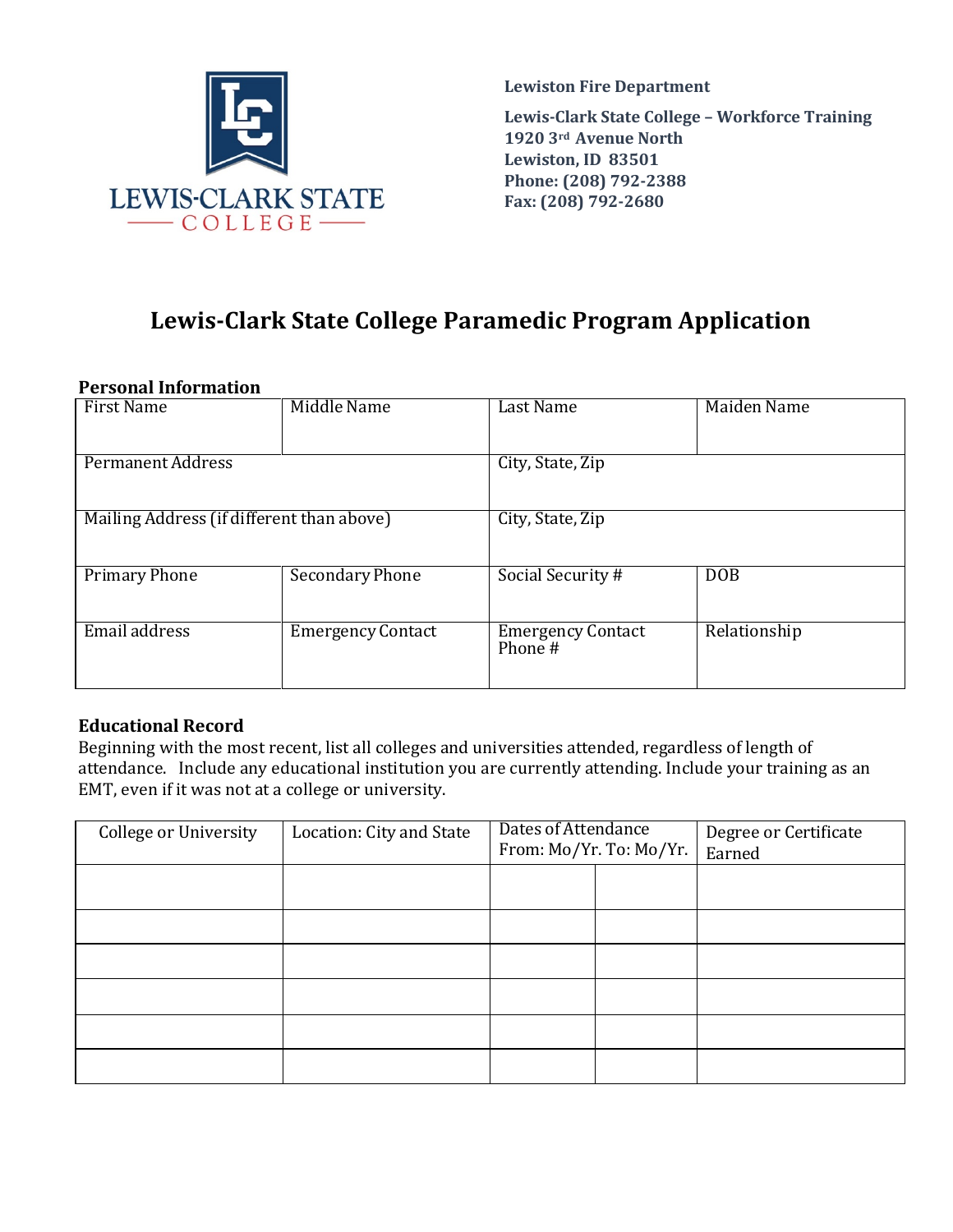

**Lewiston Fire Department Lewis-Clark State College – Workforce Training 1920 3rd Avenue North Lewiston, ID 83501 Phone: (208) 792-2388 Fax: (208) 792-2680**

# **Prospective Student Reference Form**

**Applicant:** 

Applicant Instructions:

This form is to be given to the person recommending you. The reference should be from someone who is well acquainted with your health-related work/volunteer experience or academic preparation and who is able to judge your qualifications for success in EMT Paramedic. References from family members or those known in a social capacity, including pastors, coaches, and friends will not be accepted.

Under the Federal Family Educational Rights and Privacy Act of 1974, students are entitled to review their record, including letters of recommendation; however, those writing recommendations and those assessing recommendations may attach more significance to them if it is known that the recommendations will remain confidential. It is your option to waive your right to review these records or to decline to do so. Please mark the appropriate statement below indicating your choice of option and sign your name. Please check only one option.

 I elect to keep this recommendation confidential. I waive all rights of access to this recommendation, whether visual, oral, or written, as provided in the Family Educational Rights and Privacy Act of 1974 and its amendments. I understand that this recommendation will not be available for my inspection now or in the future, nor will it be part of my official WFT student file.

OR

\_\_\_\_\_\_I elect to keep the recommendation non-confidential. This recommendation may be shown at my request and it will become part of my official WFT student file.

Signature of Applicant: \_ Date:

## **Reference Instructions:**

The above student is applying to the Lewis-Clark State College Paramedic Program and has selected you as a reference. Please complete the attached form to evaluate this applicant. **DO NOT** complete this form if the above named candidate has failed to designate a confidentiality option or has failed to sign the confidentiality option form. Your prompt response is appreciated. All student application information must be received prior to August 6, 2021.

**Both pages of the completed reference form must be mailed or faxed directly by the reference to LCSC Workforce Training. Please email to ksmoscrip@lcsc.edu or fax to Kathy Moscrip 208-792-2680.**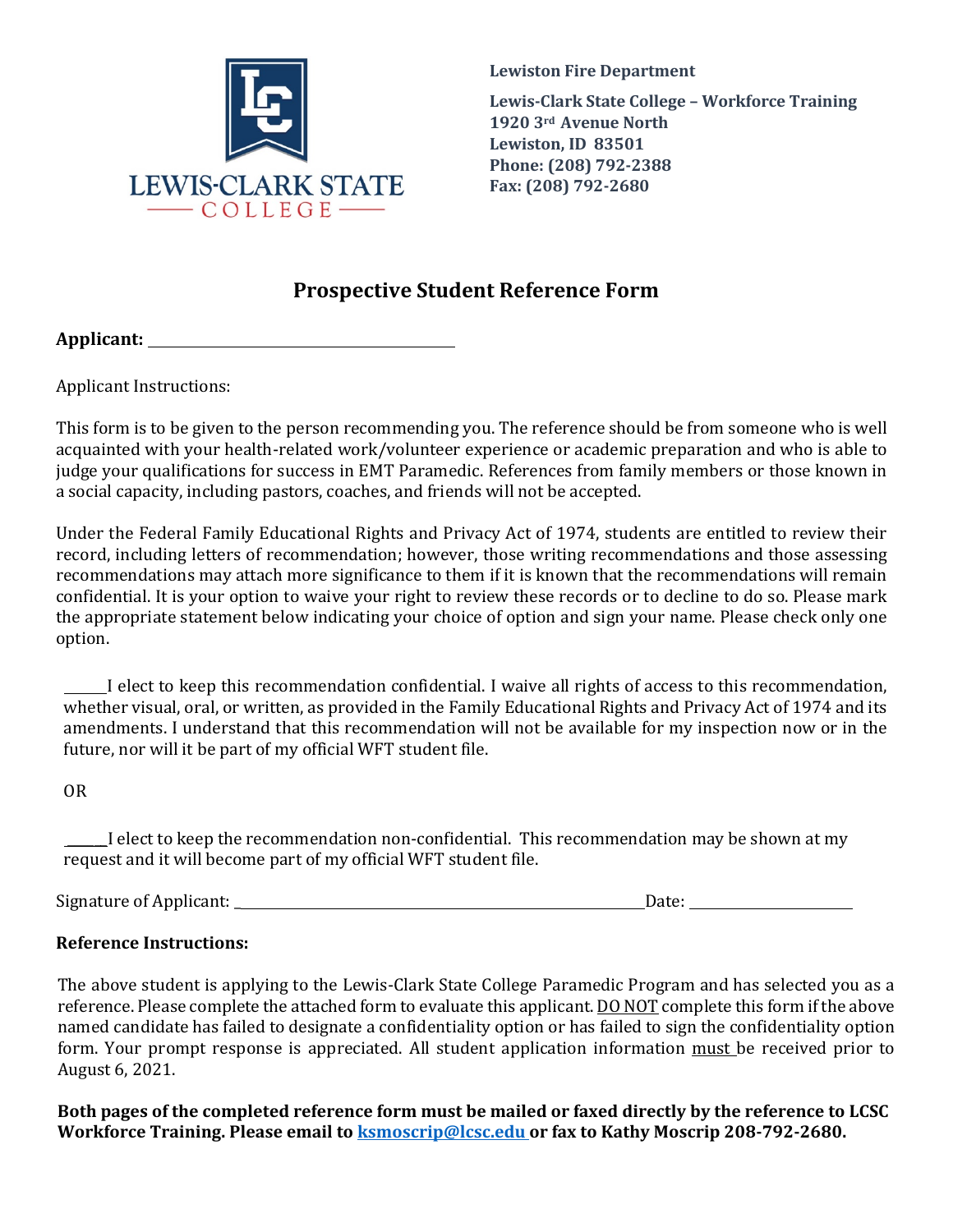# **Lewis-Clark State College Paramedic Program Reference Form**

## **Applicant Name: \_\_\_\_\_\_\_\_\_\_\_\_\_\_\_\_\_\_\_\_\_\_\_\_\_\_\_\_\_\_\_\_\_\_\_\_\_\_\_\_\_\_\_\_\_\_\_\_\_**

| Reference Name:                                                                                          | Title and Organization: |  |
|----------------------------------------------------------------------------------------------------------|-------------------------|--|
|                                                                                                          |                         |  |
|                                                                                                          |                         |  |
| Address:                                                                                                 | Phone & email:          |  |
|                                                                                                          |                         |  |
|                                                                                                          |                         |  |
|                                                                                                          |                         |  |
| Briefly describe the capacity in which you have known the applicant, including applicant's job title and |                         |  |
| hours worked in your agency, if applicable.                                                              |                         |  |
|                                                                                                          |                         |  |
|                                                                                                          |                         |  |
|                                                                                                          |                         |  |
|                                                                                                          |                         |  |
|                                                                                                          |                         |  |

PART I: Read each sentence and rate the applicant. Circle the word(s) (strongly agree to not observed) which best describes your response to each statement.

| 1.           |                                       |           | The applicant is productive, resourceful, persevering and creative.              |      |                          |              |
|--------------|---------------------------------------|-----------|----------------------------------------------------------------------------------|------|--------------------------|--------------|
|              | <b>Strongly Agree</b>                 | Agree     | Neither Agree nor Disagree Disagree                                              |      | <b>Strongly Disagree</b> | Not Observed |
| 2.           |                                       |           | The applicant is perceptive, logical, observant, and inquiring.                  |      |                          |              |
|              | <b>Strongly Agree</b>                 | Agree     | Neither Agree nor Disagree Disagree                                              |      | <b>Strongly Disagree</b> | Not Observed |
| 3.           |                                       |           | The applicant is responsible and accountable.                                    |      |                          |              |
|              | <b>Strongly Agree</b>                 | Agree     | Neither Agree nor Disagree Disagree                                              |      | <b>Strongly Disagree</b> | Not Observed |
| $\mathbf{4}$ |                                       |           | The applicant is collaborative and cooperative.                                  |      |                          |              |
|              | <b>Strongly Agree</b>                 | Agree     | Neither Agree nor Disagree Disagree                                              |      | <b>Strongly Disagree</b> | Not Observed |
| 5.           |                                       |           | The applicant communicates effectively.                                          |      |                          |              |
|              | Strongly Agree                        | Agree     | Neither Agree nor Disagree Disagree                                              |      | <b>Strongly Disagree</b> | Not Observed |
| 6.           |                                       |           | The applicant manages time effectively and is able to set priorities.            |      |                          |              |
|              | <b>Strongly Agree</b>                 | Agree     | Neither Agree nor Disagree Disagree                                              |      | <b>Strongly Disagree</b> | Not Observed |
| 7.           |                                       |           | The applicant is innovative and open to new ideas.                               |      |                          |              |
|              | <b>Strongly Agree</b>                 | Agree     | Neither Agree nor Disagree Disagree                                              |      | <b>Strongly Disagree</b> | Not Observed |
| 8.           | The applicant demonstrates integrity. |           |                                                                                  |      |                          |              |
|              | <b>Strongly Agree</b>                 | Agree     | Neither Agree nor Disagree Disagree                                              |      | <b>Strongly Disagree</b> | Not Observed |
| 9.           |                                       |           | My overall impression of this candidate is:                                      |      |                          |              |
|              | Excellent                             | Very Good | <b>Below Average</b><br>Average                                                  | Poor | Unknown                  |              |
|              |                                       |           | PART II: Please briefly comment on (use a separate sheet of paper if necessary): |      |                          |              |

1. The applicant's capacity to analyze a problem and arrive at a workable solution.

- 2. Any strength(s) which will contribute to the applicant's successful completion of the program.
- 3. Factors which could negatively affect the applicant's successful completion of the program.